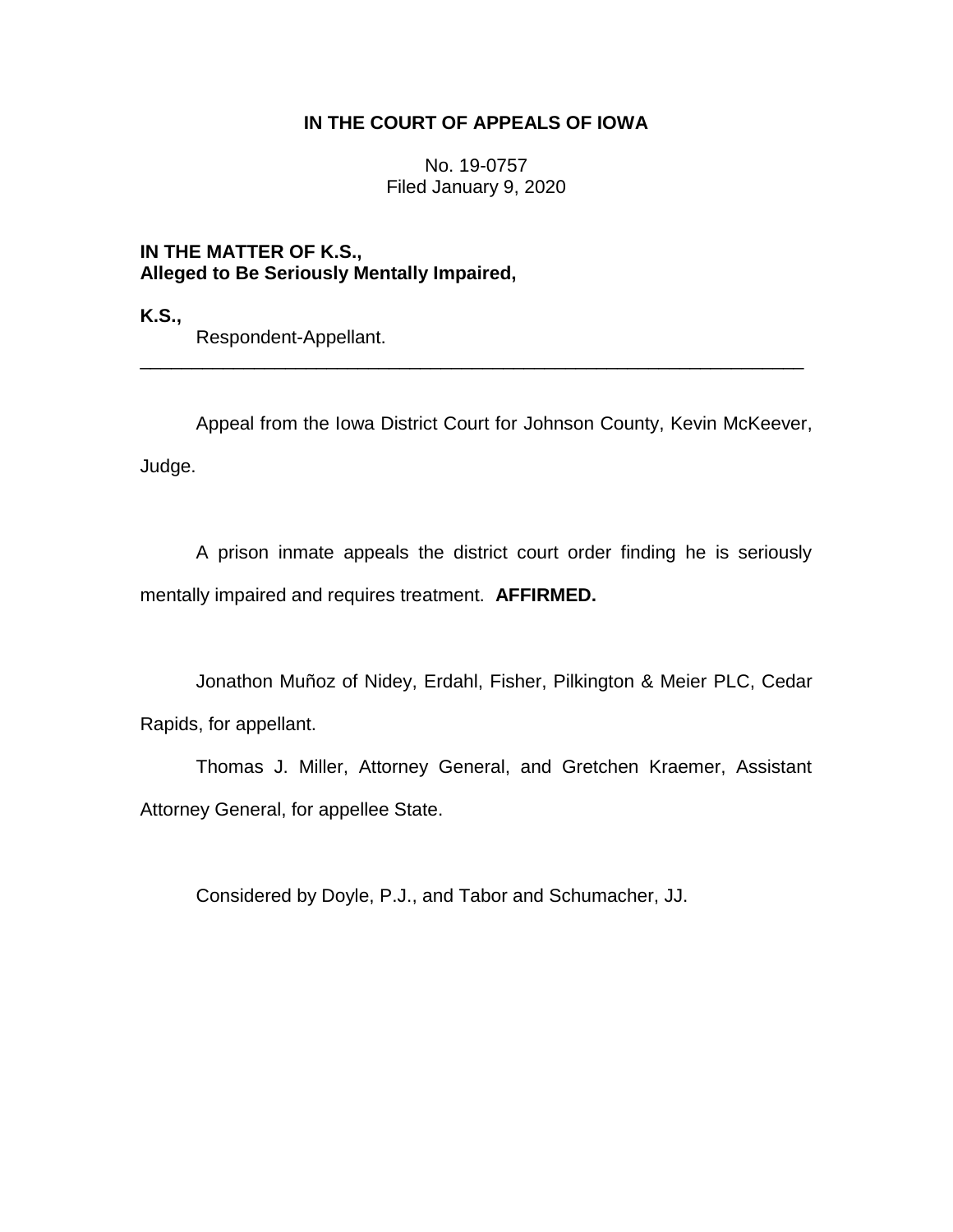## **TABOR, Judge.**

The Iowa Department of Corrections (DOC) successfully sought an involuntary hospitalization order against K.S. after he destroyed property and fought with another offender. On appeal, K.S. contends the record does not support the district court's finding he would be likely to pose a danger to himself or others if allowed to remain at liberty (within the prison system) without treatment. *See* Iowa Code § 229.1(20) (2019). Because the State offered clear and convincing evidence K.S. suffered from a serious mental impairment, we affirm the involuntary hospitalization order.

## **I. Facts and Prior Proceedings**

K.S. acknowledges when he was civilly committed in 2015, doctors diagnosed him as having schizophrenia. He complains "they shot me up with so much Haldol and Seroquel that I was drooling on myself when I was in jail." K.S. claims he "got [himself] off of their psychosis medications" and he has been "fine ever since."

The DOC staff beg to differ. Psychiatrist Gary Keller reviewed K.S.'s mental-health status when he arrived at the reception center at the Iowa Medical Classification Center (Oakdale) in April 2016. K.S. was starting a sixteen-year sentence on his convictions for homicide by vehicle and possession of marijuana. Because K.S. initially did well on medication, the DOC transferred him to the minimum security correctional facility at Mount Pleasant. In December 2018, K.S. told staff there his mind was "running wild," and other offenders noted K.S. was talking "crazy stuff." The staff reported K.S. quit all his medication except citalopram, which is used to treat depression.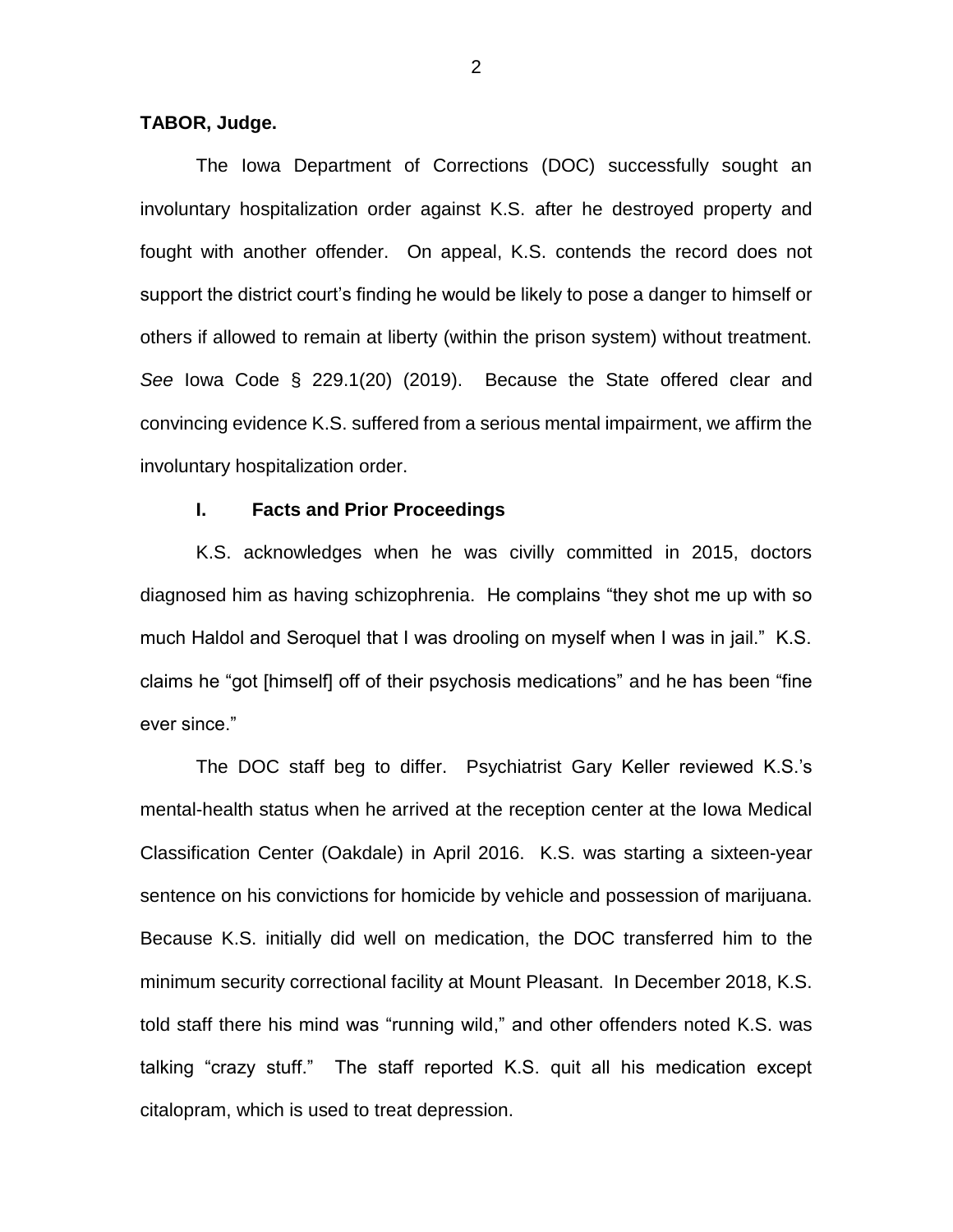In January 2019, other offenders grew angry with K.S. for "messing with the antennas on the televisions disrupting viewing." On January 28, he tore down one of the antennas, which lead to increased tension on the unit. Two days later, K.S. pulled down another TV antenna and ended up in a physical altercation with another offender. In light of the downward spiral in his mental health, the DOC transferred K.S. back to Oakdale. Upon his return, K.S. told the medical staff he was not interested in taking any different medications. In his examination, Dr. Keller found K.S. to be delusional and lacking insight into the need to stabilize his psychosis. Dr. Keller filed a report in February 2019 finding K.S. was likely to physically injure himself or others if not involuntarily hospitalized for treatment purposes. Dr. Keller testified K.S. continued to be "irritable and unfocused" when he did not take appropriate medications. Dr. Keller also described K.S. as "argumentative and uncooperative" with DOC staff.

Both the judicial hospital referee and the district court accepted Dr. Keller's findings. K.S. now appeals from the district court's order finding he is seriously mentally impaired.<sup>1</sup>

### **II. Scope and Standard of Review**

 $\overline{a}$ 

We review challenges to the sufficiency of the evidence supporting civil commitment proceedings for legal error. *In re B.B.*, 826 N.W.2d 425, 428 (Iowa

<sup>&</sup>lt;sup>1</sup> The State challenges the timeliness of K.S.'s appeal. K.S. filed his notice of appeal on April 29, 2019, from a March 28, 2019 order. The 30-day deadline fell on Saturday, April 27, which means the notice of appeal was due on the following Monday, April 29. *See* Iowa Code § 4.1(34); Iowa R. Elec. P. 16.309(1). Thus, the appeal was timely.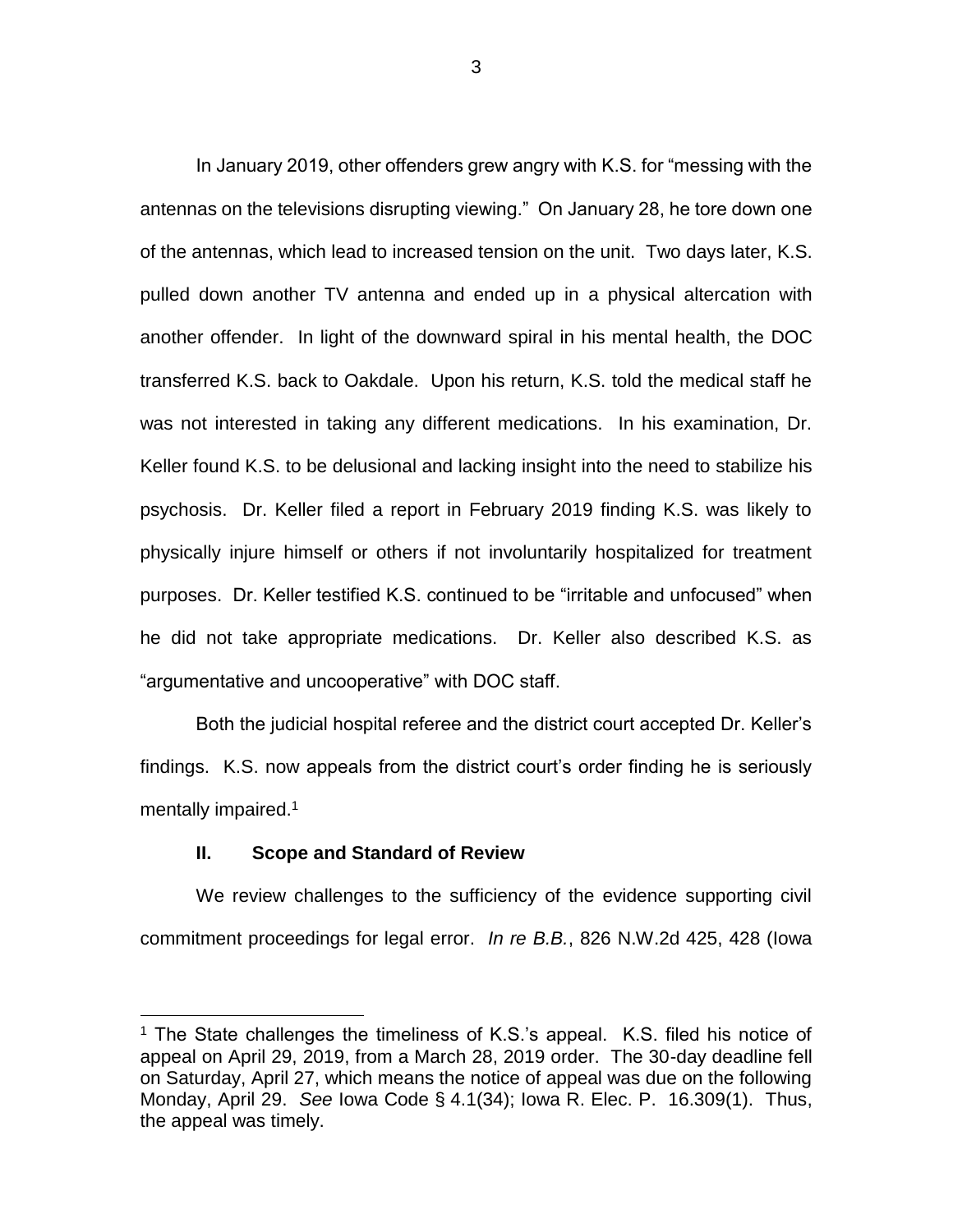2013). Here, the State must prove its claims by clear and convincing evidence. *See* Iowa Code § 229.13(1); *In re J.P.*, 574 N.W.2d 340, 342 (Iowa 1998). Clear and convincing evidence "means that there must be no serious or substantial doubt about the correctness of a particular conclusion drawn from the evidence." *J.P.*, 574 N.W.2d at 342 (quoting *In re L.G.*, 532 N.W.2d 478, 481 (Iowa Ct. App. 1995)). If supported by clear and convincing evidence, the district court's factual findings compel our outcome. *See id.*

## **III. Analysis**

To involuntarily hospitalize K.S., the State was required to prove he had a "serious mental impairment." *See* Iowa Code §§ 229.1(20), 229.6(2)(a)(2), 229.13(1). A "serious mental impairment" means:

[T]he condition of a person with mental illness and because of that illness lacks sufficient judgment to make responsible decisions with respect to the person's hospitalization or treatment, and who because of that illness . . . [i]s likely to physically injure the person's self or others if allowed to remain at liberty without treatment.

*Id.* § 229.1(20)(a). In this appeal, K.S. does not contest that he suffers from a mental illness. But he does challenge the State's proof that he lacked judgmental capacity and that he was likely to physically injure himself or others if allowed to remain at liberty without treatment.

# **A. Lack of Judgmental Capacity**

This element requires the State to prove K.S. "is unable, because of the alleged mental illness, to make a rational decision about treatment, whether the decision is to seek treatment or not." *In re Mohr,* 383 N.W.2d 539, 541 (Iowa 1986). K.S. contends his resistance to the medication regime recommended by Dr. Keller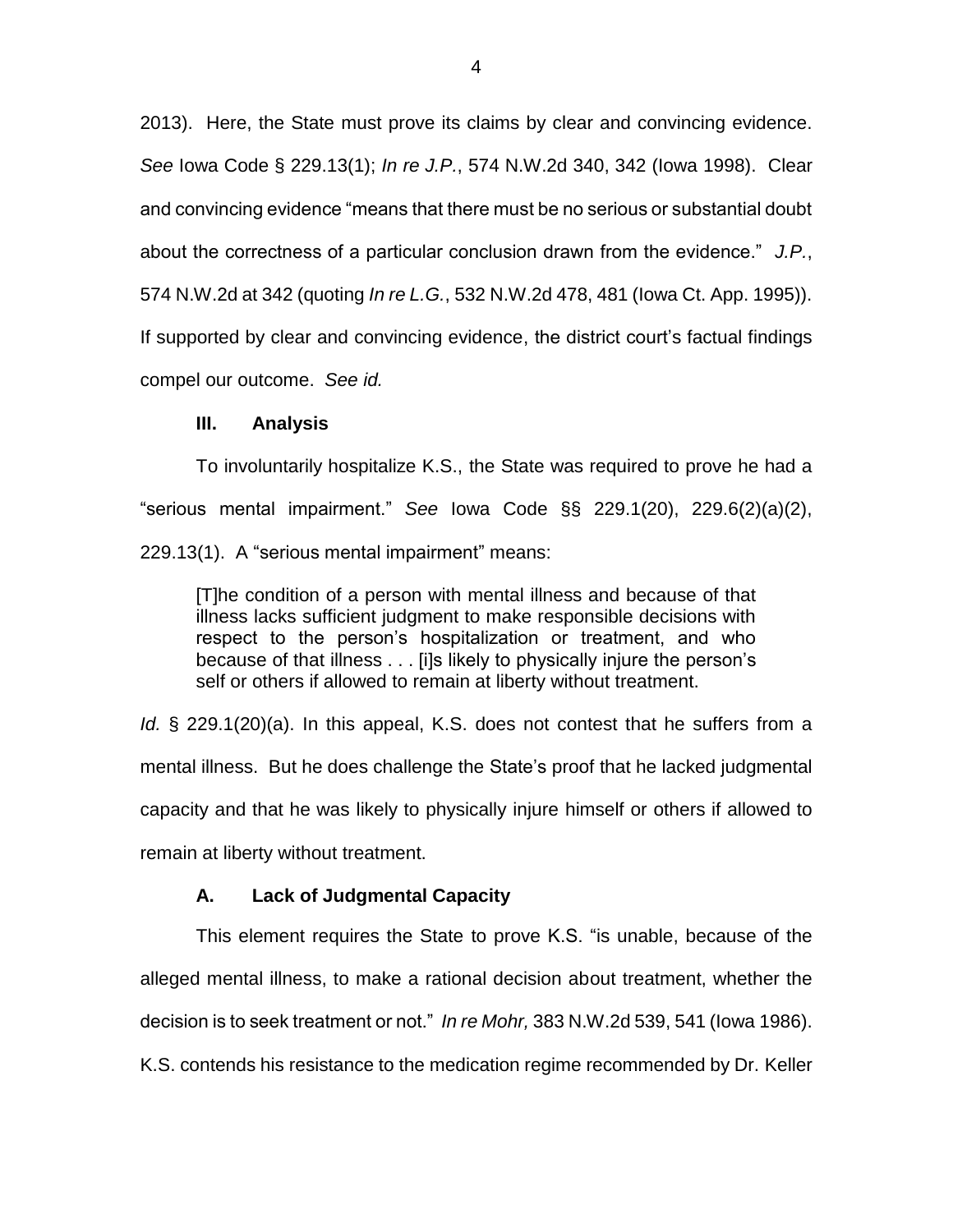is rational because of the side effects he suffered on his previous antipsychotic prescriptions.

Contrary to K.S.'s contention, the record supports the State's position that K.S. lacked the capacity to make a rational decision about his treatment. Dr. Keller testified that after being a "functional person" on medication, when K.S. denied he was suffering from a mental illness and refused medications, "he declined to the point he was fighting with other offenders." Dr. Keller praised K.S. as "a good worker" who "never had any issues with people" when he was taking appropriate medications. But without them, Dr. Keller saw "a total change in [K.S.'s] demeanor." K.S. had "noticeably declined in his functioning" since moving to Mount Pleasant, as Dr. Keller noted during a disjointed and nonsensical conversion. Dr. Keller recommended K.S. take a new long-lasting injectable treatment for his schizophrenia. We find Dr. Keller's chronicling of the consequences of K.S.'s noncompliance is sufficient to show a lack of judgmental capacity. *See In re B.T.G.*, 784 N.W.2d 792, 798 (Iowa Ct. App. 2010).

### **B. Dangerousness**

We next turn to the endangerment component. To decide if the evidence satisfies this component, we must exercise some "predictive judgment" based on "prior manifestations," but mainly we focus on likely future conduct. *See Mohr*, 383 N.W.2d at 542. "Evidence to support that judgment must come in the form of a 'recent overt act, attempt or threat.'" *In re Foster*, 426 N.W.2d 374, 377 (Iowa 1988) (quoting *Stamus v. Leonhardt*, 414 F. Supp. 439, 451 (S.D. Iowa 1976)). "[A]n 'overt act' connotes past aggressive behavior or threats by the respondent manifesting the probable commission of a dangerous act upon himself or others